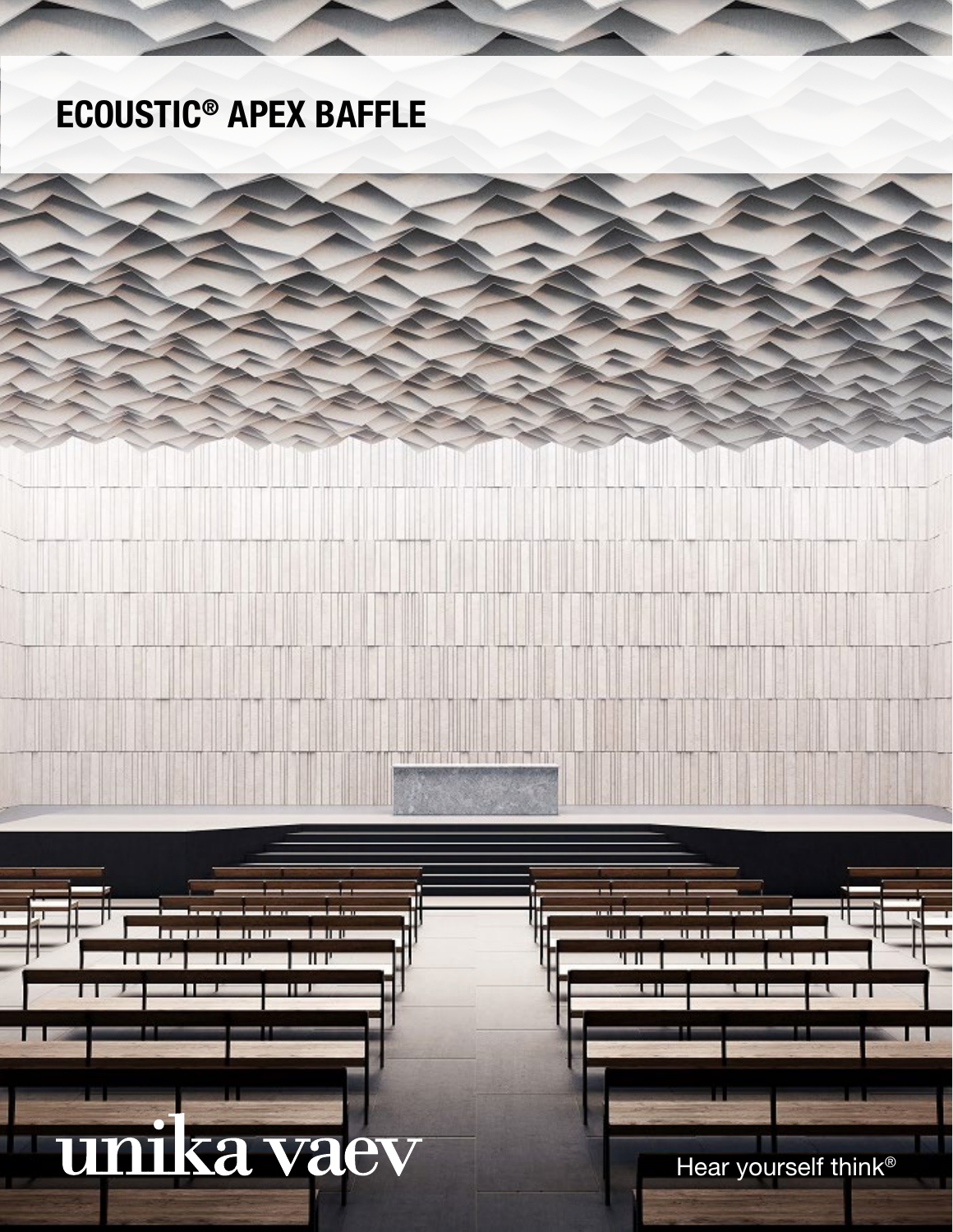# ECOUSTIC® BAFFLES COLOR

### .47" Options



### .94" Options



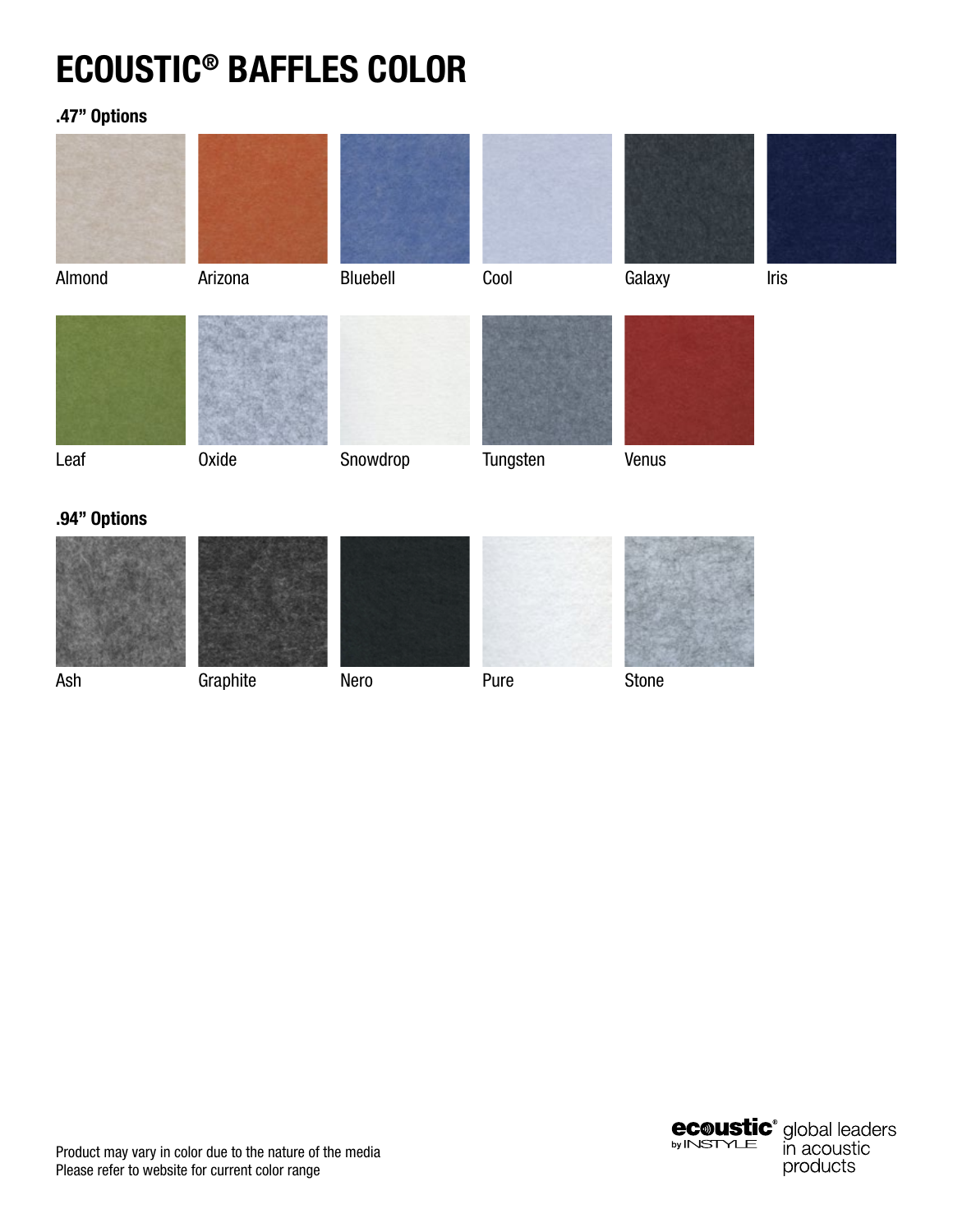# ECOUSTIC® APEX BAFFLE



CONTENT

100% PET

**THICKNESS** 

DIMENSIONS

.47" (12mm) or .94" (24mm)

106 5 /16" x 11 13/16" (2700mm x 300mm)

#### FLAMMABILITY

ASTM E84 AS/ISO 9705 AS/NZS 1530.3 GB 8624

.47" class A, .94" class C Group 1

#### APPLICATION

#### ACOUSTIC

Ceiling



**DESCRIPTION** 

ecoustic® Baffles are a modular panel and support system designed for vertical, horizontal, and angular suspension. Available in a variety of colors, dimensions, and design options, ecoustic® baffles provide design flexibility in acoustic performance and aesthetics.

#### **BENEFITS**

**Ideal for Large Spaces + Limited Wall Space:** ecoustic<sup>®</sup> Baffle is a versatile acoustic ceiling system and an ideal choice for use in spaces that are large and have limited wall space in new and existing fitouts.

**Design Flexibility:** ecoustic<sup>®</sup> Baffle can be customized to any architectural context or select from our range of designs. ecoustic® Baffle is made from ecoustic<sup>®</sup> SC .47" + .94" with a uniform exposed edge, offering flexibility in acoustic performance and aesthetics. Each thickness has a variety of colors to choose from.

Superior Acoustic Performance: With the ability to absorb sound on all sides, ecoustic® Baffle achieves superior acoustic performance, particularly baffles made from SC .94".

Easy to Install + Proprietary Suspension System: ecoustic® Baffle is a complete system and the lightweight acoustic panels are simple to install. Instyle has a range of proprietary cable suspension systems supplied with natural or black anodised aluminium extrusions. Alternative extrusion fixings to support the baffles can be sourced.

Moisture Absorption: After four days at 122ºF, 95% RH the moisture absorbency of SC .47" and SC .94" was less than 0.3% and 2.9% by weight respectively. As ecoustic® Baffle is made from 100% polyester, it will not degrade over time due to moisture, mildew or rot in office environments.

Toxicity: Polyester is non-toxic and is classed the same as wood under the State of New York Article 15 Part 1120. ecoustic® Baffle does not contain any Red List Chemicals (USA EPA).

Safety: Unika Vaev recommends compliance with National Construction Codes and Building Safety Standards. Certification by a qualified practicing structural engineer, such as a Structural Safety Certificate should be confirmed for all overhead installations including baffles.

**ecoustic**<sup>®</sup> global leaders by **INSTYLE** in acoustic products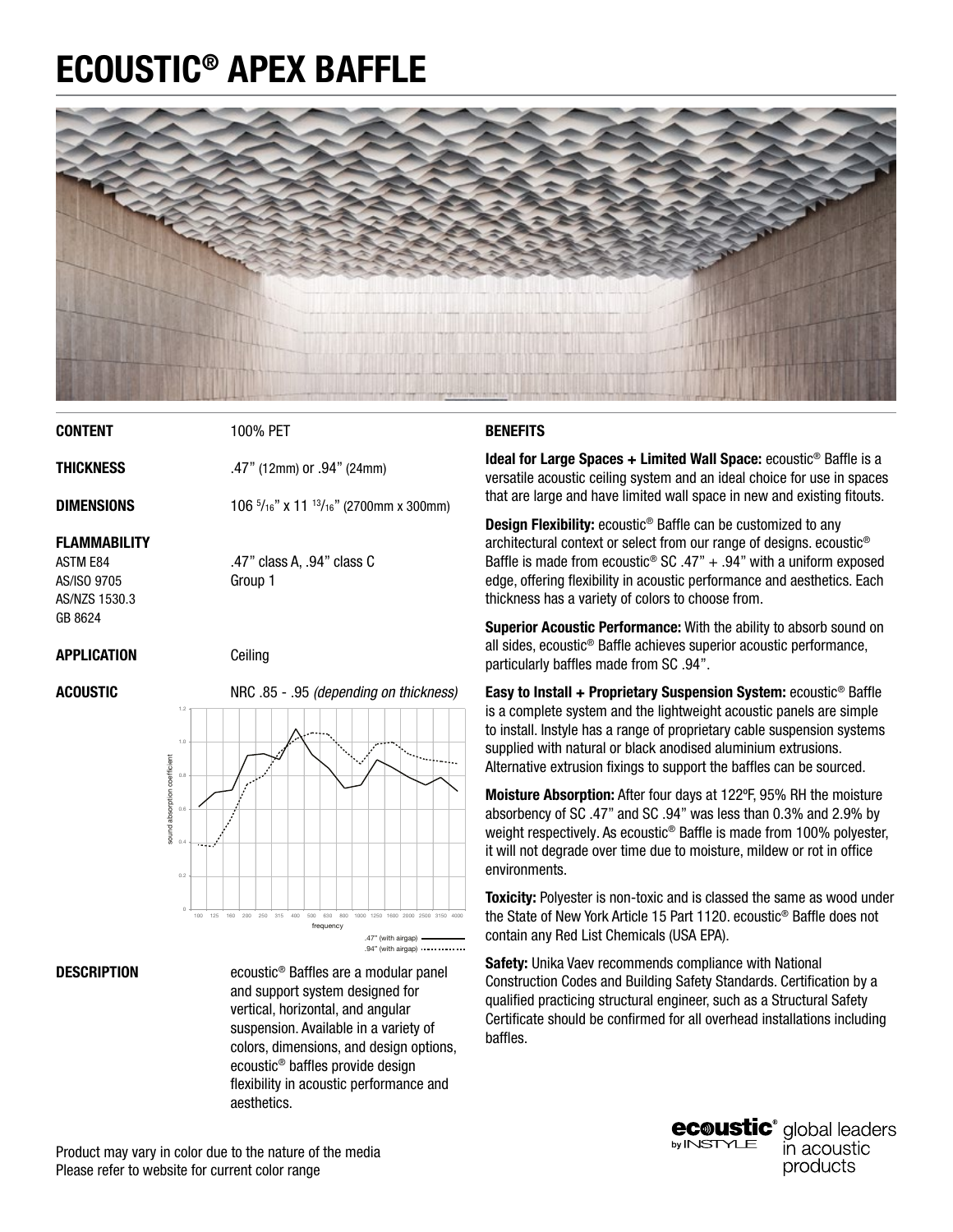#### Baffle Support Extrusions

ecoustic® baffles can be supported by Unika Vaev baffle extrusions. Unika Vaev baffle extrusions are available in either natural anodized aluminum, or black powder coat finish, supplied in 106 19/64" lengths. Baffle support extrusions can be secured to ecoustic<sup>®</sup> Baffles via several fixing options. Please refer to the Baffle installation guide on unikavaev.com



### VERTICAL CABLE SUSPENSION



#### HARDWARE OPTIONS HARDWARE OPTIONS

#### Baffle Screw

Cable screw secured into baffle

#### How to specify:

ecoustic® Vertical Cable Installation - Screw Fix Set (2 per Baffle)

Sliding Cable Mount Via Extrusion For all both baffle thicknesses

*OR*

#### How to specify:

ecoustic® Vertical Cable Installation - Mount Plate Set (2 per Baffle)





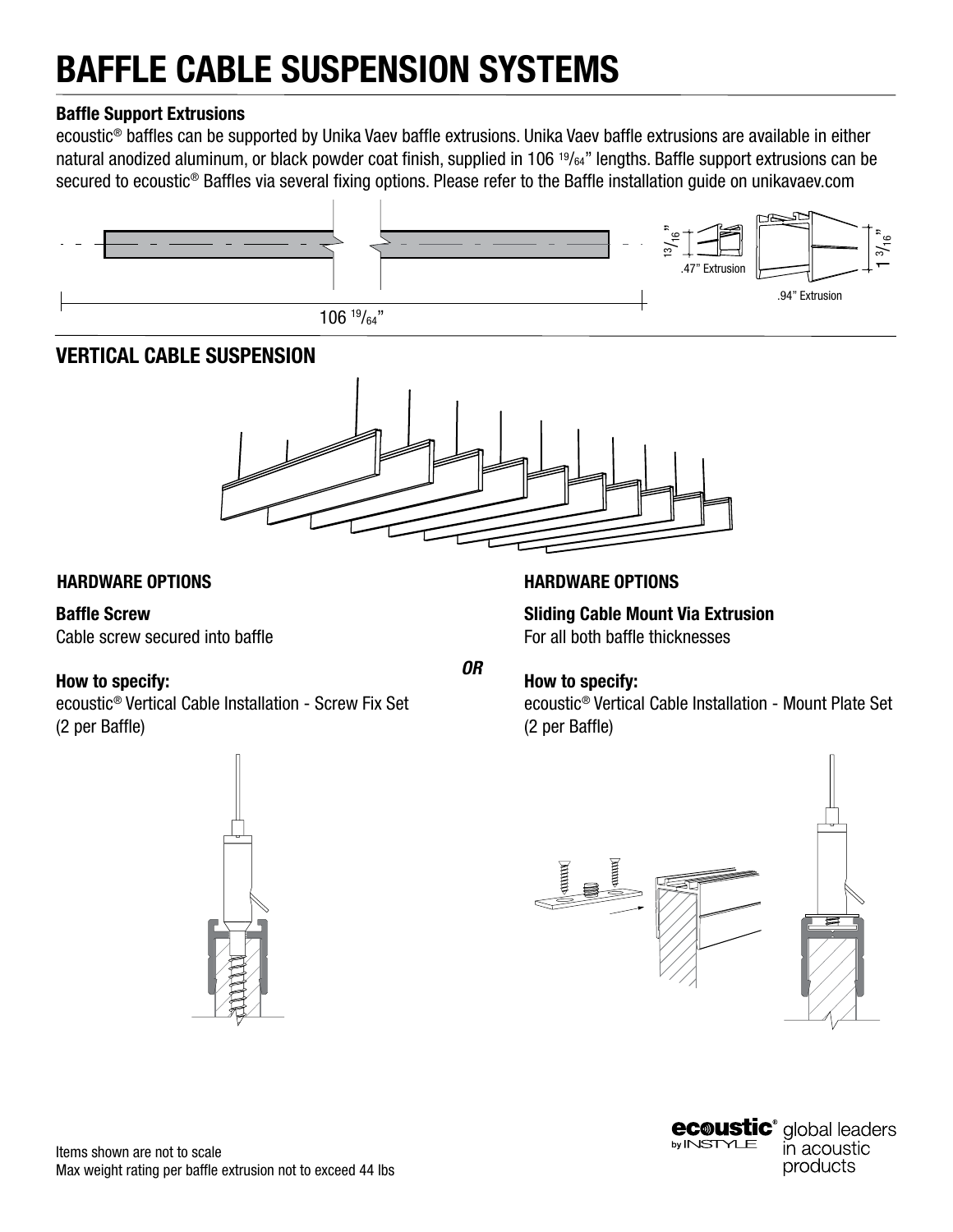### SUSPENDED 'TEE' BAR



#### HARDWARE OPTIONS

#### Sliding Mount Plates

For both baffle thicknesses

Sliding mount plates secured to extrusions and baffles are secured to Tee bars or similar via dedicated strap, used in suspended ceiling grid systems. \*Tee bar to be supplied by others to suit site requirements

#### How to specify:

ecoustic® T-Bar Installation Set (2 per Baffle)





#### HARDWARE OPTIONS

#### Flex Plate Set

For both baffle thicknesses

Sliding mount plates secured to extrusions and baffles are then secured to horizontal or vertical cables via dedicated slotted bolt together with washer and nut.

\*Cable not included and to be supplied by others to suit site requirements

#### How to specify:

ecoustic® Slung Cable Installation Set (2 per Baffle)



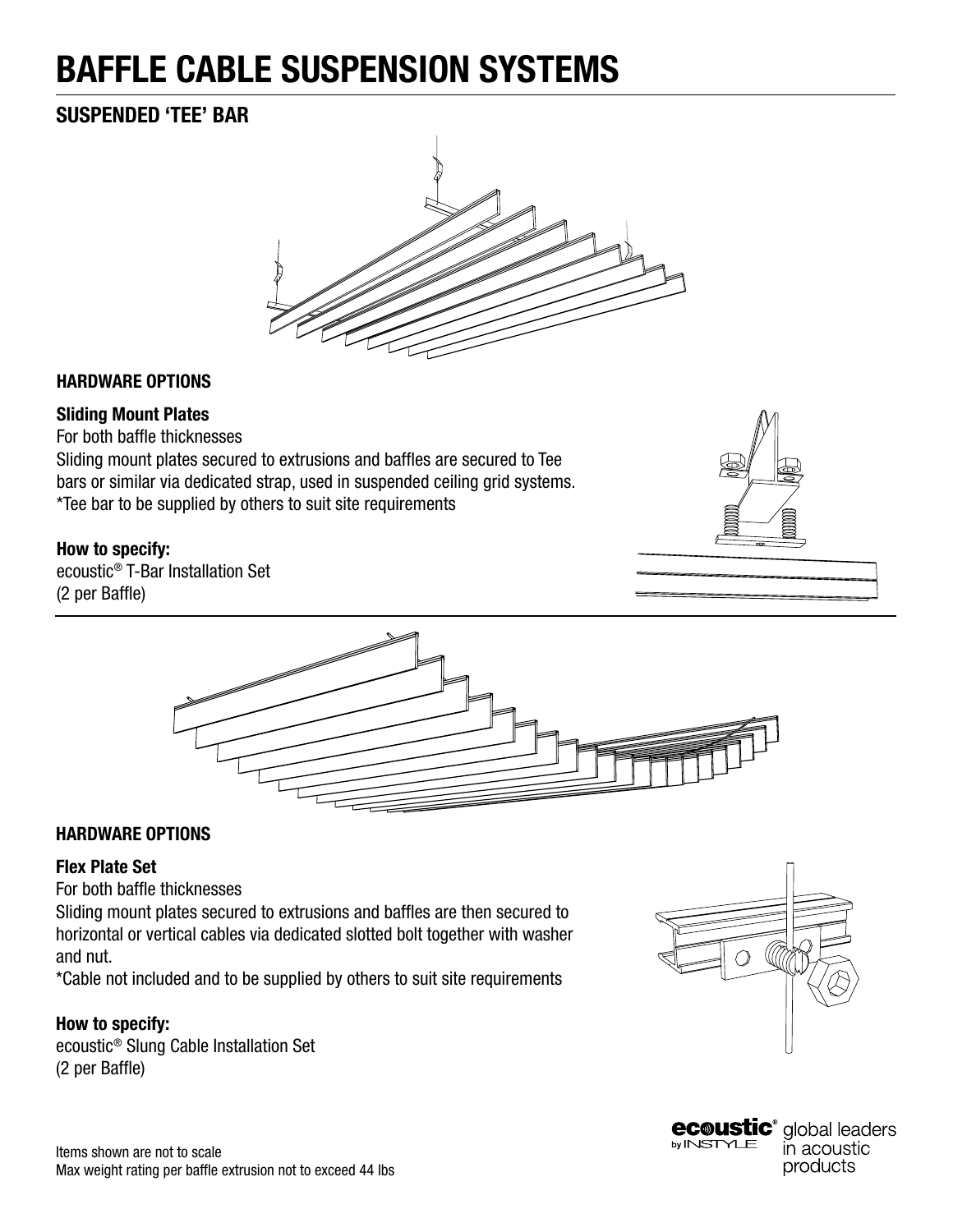### CEILING COLLAR STRAP



#### HARDWARE OPTIONS

#### Sliding Mount Plates

For both baffle thicknesses Sliding mount plates secured to extrusions and baffles are secured to structural supports or similar via dedicated collar strap. \*Collar strap can also be purchased externally at most hardware stores. The strap is trimmed to meet requirements of site.

#### How to specify:

ecoustic® Ceiling Collar Strap Installation Set (4 Mount Plates per Baffle)

### DIRECT FIX









#### HARDWARE OPTIONS

#### Sliding Mount Plates

For both baffle thicknesses

Extrusion is secured to vertical or horizontal surface on site, via the central drilling groove within baffle extrusion. Baffles are then inserted into secured extrusions.

#### How to specify:

ecoustic® Baffle Extrusion Direct Fix On Site Mechanical fasteners to suit site structure \*Mechanical fasteners not included and to be supplied by others



**ecøustic®** global leaders by **INSTYLE** in acoustic products